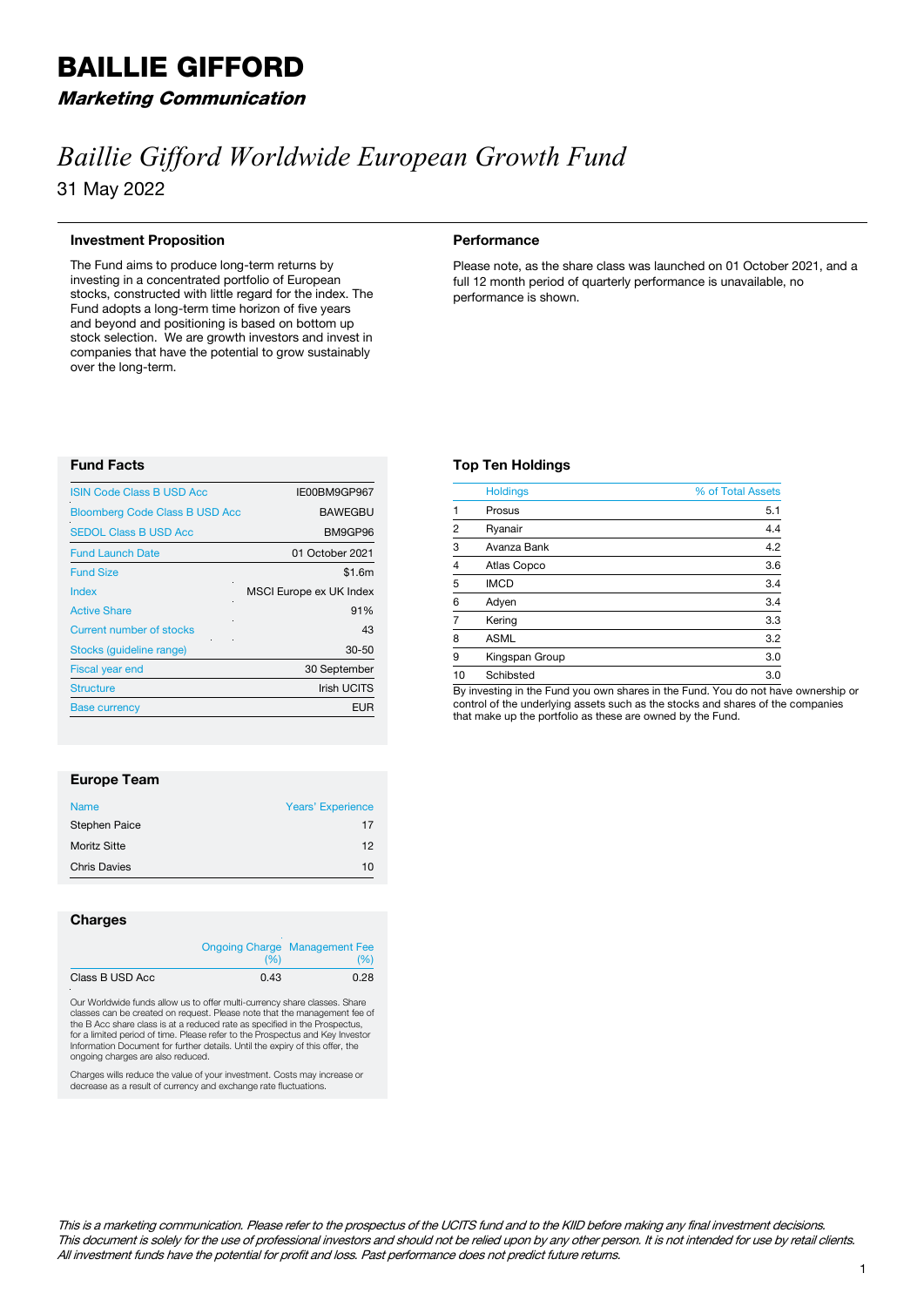# **Sector Exposure**



|                |                               | %    |
|----------------|-------------------------------|------|
| $\mathbf 1$    | Industrials                   | 30.9 |
| 2              | <b>Consumer Discretionary</b> | 24.0 |
| 3              | <b>Information Technology</b> | 12.7 |
| $\overline{4}$ | <b>Communication Services</b> | 10.6 |
| 5              | <b>Financials</b>             | 8.6  |
| 6              | <b>Health Care</b>            | 6.6  |
|                | <b>Materials</b>              | 2.3  |
| 8              | <b>Consumer Staples</b>       | 1.4  |
| 9              | Cash                          | 2.9  |
|                |                               |      |

**Geographical Exposure**



|                |                    | %    |
|----------------|--------------------|------|
| $\mathbf{1}$   | Sweden             | 23.4 |
| $\overline{2}$ | <b>Netherlands</b> | 19.0 |
| 3              | France             | 11.8 |
| $\overline{4}$ | Germany            | 11.2 |
| 5              | Switzerland        | 10.3 |
| 6              | Ireland            | 7.3  |
| $\overline{7}$ | Norway             | 6.0  |
| 8              | Italy              | 4.2  |
| 9              | Poland             | 2.2  |
| 10             | <b>Others</b>      | 1.6  |
|                | Cash               | 2.9  |
|                |                    |      |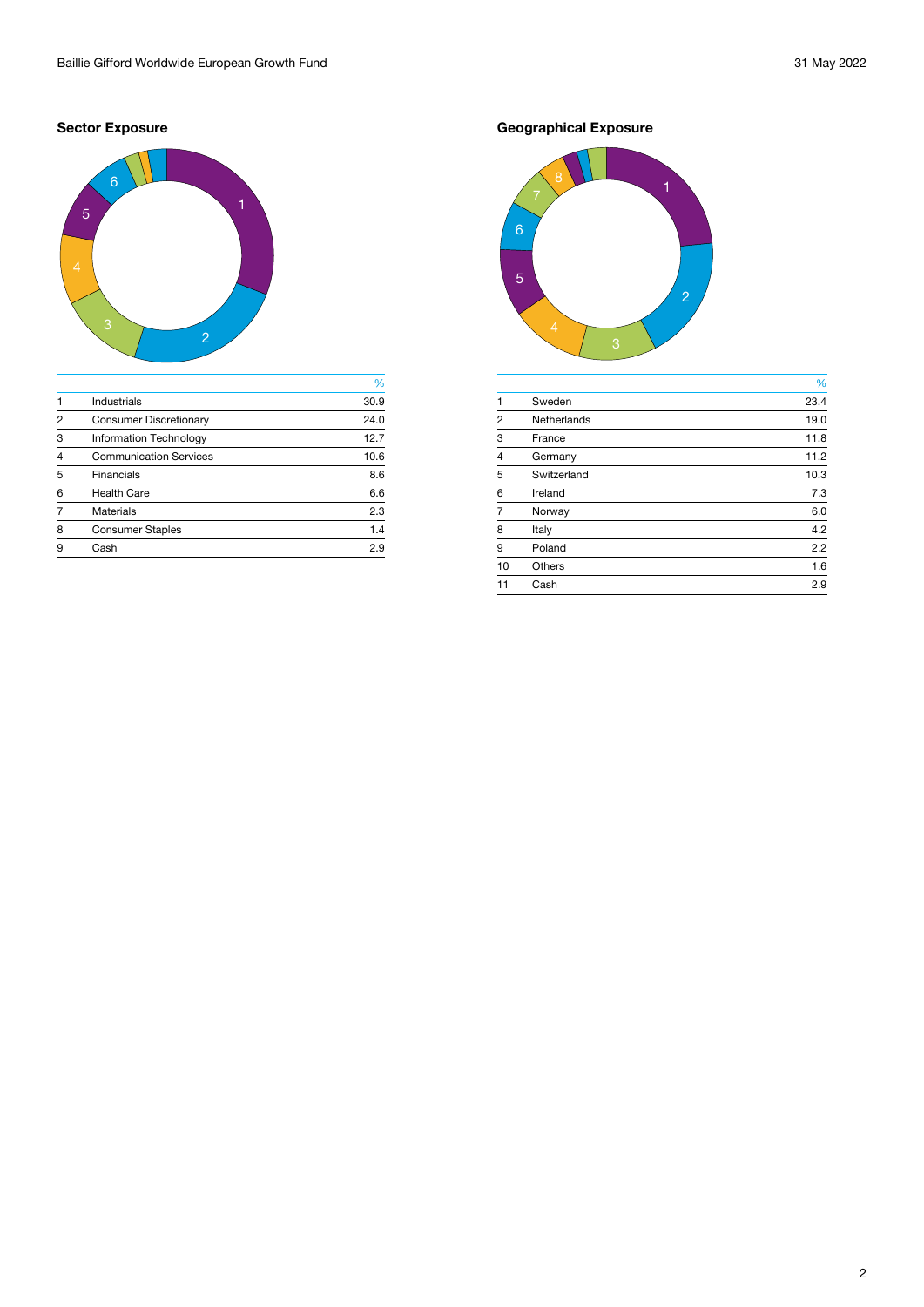# **Risks and Additional Information**

The Fund is a sub-fund of Baillie Gifford Worldwide Funds PLC which is an established umbrella fund. Its Investment Manager and Distributor is Baillie Gifford Investment Management (Europe) Limited ("BGE"). This document does not provide you with all the facts that you need to make an informed decision about investing in the Fund. Further details of the risks associated with investing in the Fund can be found in the Key Investor Information Document (KIID), or the Prospectus.

A Prospectus is available for Baillie Gifford Worldwide Funds plc (the Company) in English, French and German. Key Investor Information Documents (KIIDs) are available for each share class of each of the sub-funds of the Company and in one of the official languages of each of the EU Member States into which each sub-fund has been notified for marketing under the Directive 2009/65/EC (the UCITS Directive). These can be obtained from bailliegifford.com. In addition, a summary of investor rights is available from bailliegifford.com. The summary is available in English.

The sub-funds of the Company are currently notified for marketing into a number of EU Member States under the UCITS Directive. The Company can terminate such notifications for any share class and/or sub-fund of the Company at any time using the process contained in Article 93a of the UCITS Directive.

Nothing in the document should be construed as advice and it is therefore not a recommendation to buy or sell shares.

The ongoing charges figure is based on actual expenses for the latest financial period. Where the share class has been launched during the financial period and / or expenses during the period are not representative, an estimate of expenses may have been used instead. It may vary from year to year. It excludes the costs of buying and selling assets for the Fund although custodian transaction costs are included. Where a share class has not been seeded an estimate of expenses has been used.

This document contains information on investments which does not constitute independent research. Accordingly, it is not subject to the protections afforded to independent research and Baillie Gifford and its staff may have dealt in the investments concerned. It is classified as advertising in Switzerland under Art 68 of the Financial Services Act ("FinSA").

This document is issued by Baillie Gifford Overseas Limited ("BGO") which provides investment management and advisory services to non-UK clients. BGO is wholly owned by Baillie Gifford & Co. Both are authorised and regulated in the UK by the Financial Conduct Authority. BGO is registered with the SEC in the United States of America, and is licensed with the Financial Sector Conduct Authority in South Africa as a Financial Services Provider. The Fund is authorised in Ireland and regulated by the Central Bank of Ireland.

BGE provides investment management and advisory services to European (excluding UK) clients. It was incorporated in Ireland in May 2018. BGE is authorised by the Central Bank of Ireland as an AIFM under the AIFM Regulations and as a UCITS management company under the UCITS Regulation. BGE is also authorised in accordance with Regulation 7 of the AIFM Regulations, to provide management of portfolios of investments, including Individual Portfolio Management ('IPM') and Non-Core Services. BGE has been appointed as UCITS management company to the following UCITS umbrella company; Baillie Gifford Worldwide Funds plc. Through its MiFID passport, it has established Baillie Gifford Investment Management (Europe) Limited (Frankfurt Branch) to market its investment management and advisory services and distribute Baillie Gifford Worldwide Funds plc in Germany. Similarly, it has established Baillie Gifford Investment Management (Europe) Limited (Amsterdam Branch) to market its investment management and advisory services and distribute Baillie Gifford Worldwide Funds plc in The Netherlands. Baillie Gifford Investment Management (Europe) Limited also has a representative office in Zurich, Switzerland pursuant to Art. 58 of the Federal Act on Financial Institutions ("FinIA"). The representative office is authorised by the Swiss Financial Market Supervisory Authority (FINMA). The representative office does not constitute a branch and therefore does not have authority to commit Baillie Gifford Investment Management (Europe) Limited.

Baillie Gifford Asia (Hong Kong) Limited 柏基亞洲(香港)有限公司 ("BGA") holds a Type 1 and a Type 2 licence from the Securities and Futures Commission of Hong Kong to market and distribute Baillie Gifford's range of collective investment schemes to professional investors in Hong Kong. Baillie Gifford International LLC was formed in Delaware in 2005 and is registered with the SEC. It is the legal entity through which BGO provides client service and marketing functions in North America.

Baillie Gifford International LLC, BGE and BGA are a wholly owned subsidiaries of Baillie Gifford Overseas Limited.

All information is sourced from Baillie Gifford & Co. All amounts in share class currency and as at the date of the document unless otherwise stated. All figures are rounded, so any totals may not sum.

Investment markets can go down as well as up and market conditions can change rapidly. The value of an investment in the Fund, and any income from it, can fall as well as rise and investors may not get back the amount invested.

The specific risks associated with the Fund include:

Custody of assets involves a risk of loss if a custodian becomes insolvent or breaches duties of care.

The Fund's concentrated portfolio relative to similar funds may result in large movements in the share price in the short term.

The Fund has exposure to foreign currencies and changes in the rates of exchange will cause the value of any investment, and income from it, to fall as well as rise and you may not get back the amount invested.

The Fund invests according to responsible investment criteria and with reference to the ten principles of the United Nations Global Compact for business. This means the Fund will not invest in certain sectors and companies and, therefore, the universe of available investments will be more limited than other funds that do not apply such criteria/ exclusions. The Fund therefore may have different returns than a fund which has no such restrictions. Data used to apply the criteria may be provided by third party sources and is based on backward-looking analysis and the subjective nature of non-financial criteria means a wide variety of outcomes are possible. There is a risk that data provided may not adequately address the underlying detail around material non-financial considerations.

Please consider all of the characteristics and objectives of the fund as described in the Key Investor Information Document (KIID) and prospectus before making a decision to invest in the Fund. For more information on how sustainability issues, such as climate change are considered, see bailliegifford.com.

The Fund's share price can be volatile due to movements in the prices of the underlying holdings and the basis on which the Fund is priced.

Further details of the risks associated with investing in the Fund can be found in the Key Investor Information Document (KIID), or the Prospectus. Copies of both the KIID and Prospectus are available at bailliegifford.com.

#### Definitions

Active Share - A measure of the Fund's overlap with the benchmark. An active share of 100 indicates no overlap with the benchmark and an active share of zero indicates a portfolio that tracks the benchmark.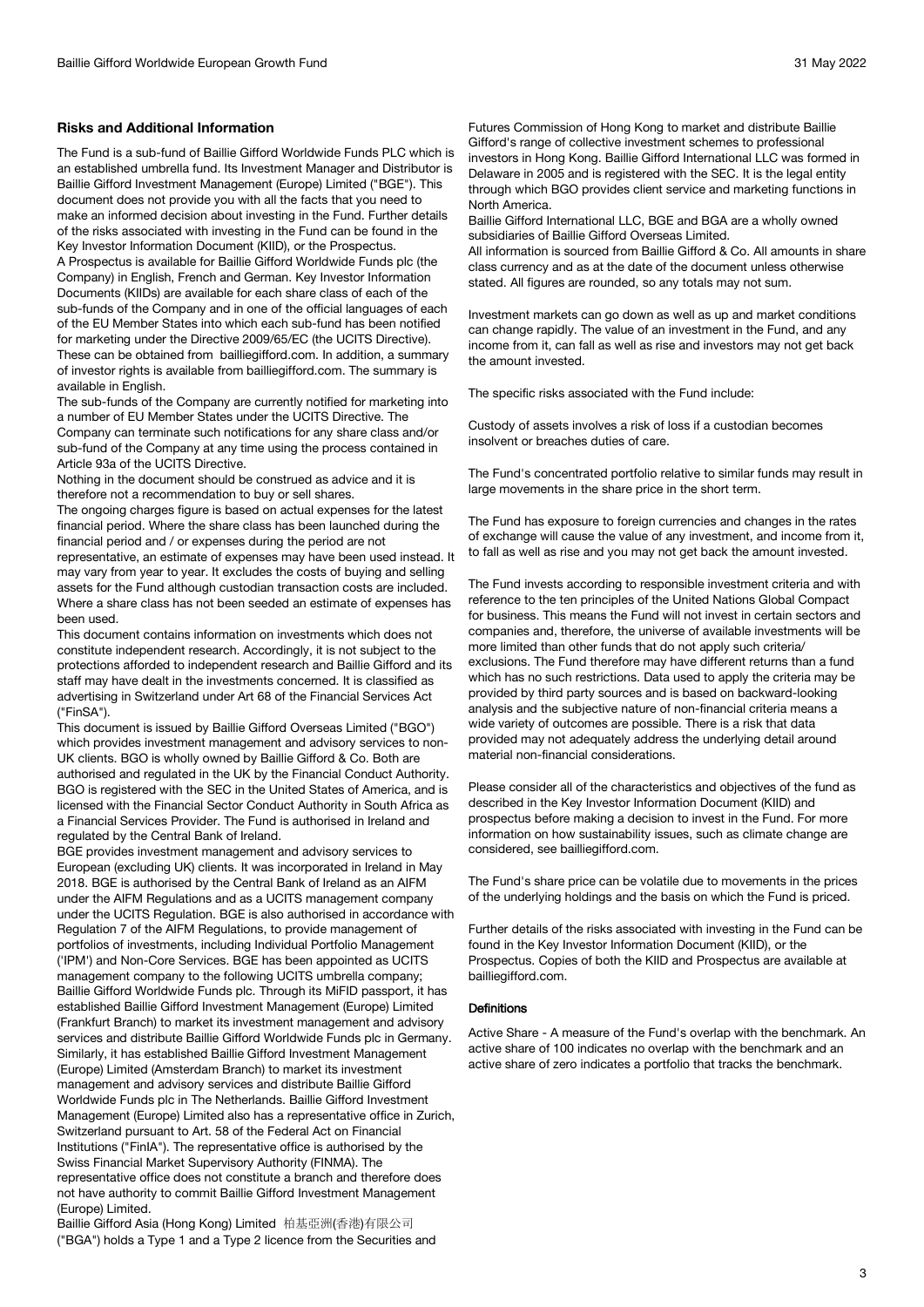To deal please contact your representative below or alternatively you can contact Brown Brothers Harriman direct by phone or post.

Tel Dublin: +353 1 241 7156 Tel Hong Kong: +852 3971 7156

Fax Dublin: +353 1 241 7157 Fax Hong Kong: +852 3971 7157

Address: Brown Brothers Harriman Fund Administration Services (Ireland) Limited

30 Herbert Street, Dublin 2, D02 W329, Ireland

Further information about the Fund can also be obtained from locally appointed agents, details of which are available from the country specific pages at bailliegifford.com.

# **Target Market**

This Fund is suitable for all investors seeking a fund that aims to deliver capital growth over a long term investment horizon with a focus on sustainability and an enhanced overlay screening for environmental, social and governance (ESG) criteria. The investor should be prepared to bear losses. This Fund is compatible for mass market distribution. This Fund may not be suitable for investors who are concerned about short-term volatility and performance, seeking a regular source of income and investing for less than five years. This Fund does not offer capital protection.

# **Legal Notices**

Source: MSCI. MSCI makes no express or implied warranties or representations and shall have no liability whatsoever with respect to any MSCI data contained herein. The MSCI data may not be further redistributed or used as a basis for other indexes or any securities or financial products. This report is not approved, endorsed, reviewed or produced by MSCI. None of the MSCI data is intended to constitute investment advice or a recommendation to make (or refrain from making) any kind of investment decision and may not be relied on as such.

## **Financial Intermediaries**

This document is suitable for use of financial intermediaries. Financial intermediaries are solely responsible for any further distribution and Baillie Gifford takes no responsibility for the reliance on this document by any other person who did not receive this document directly from Baillie Gifford.